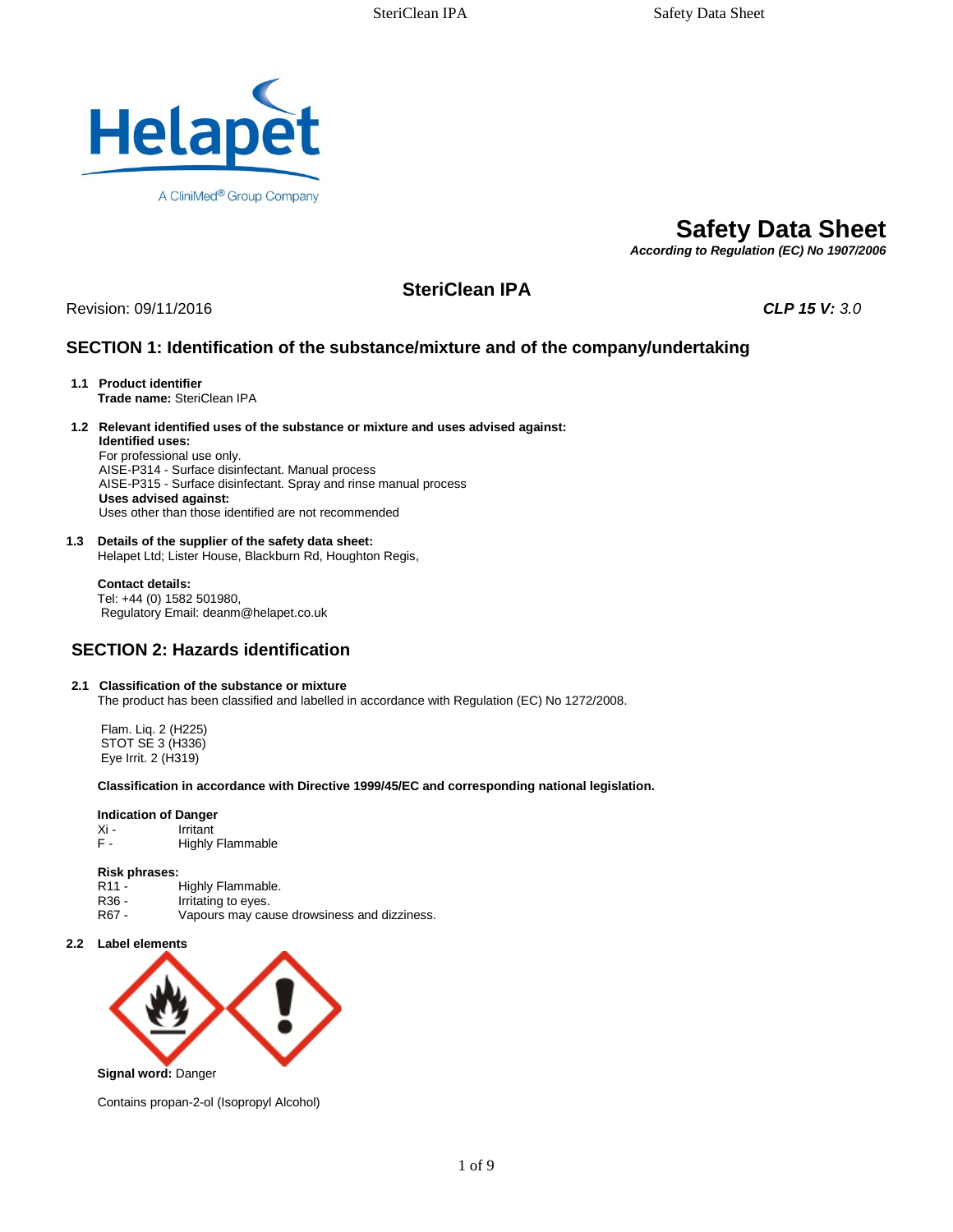# **Hazard statements:**

- H225 Highly flammable liquid and vapour.<br>H336 May cause drowsiness or dizziness.
- H336 May cause drowsiness or dizziness.<br>H319 Causes serious eve irritation.
- Causes serious eye irritation.

## **Precautionary statements:**

 P210 - Keep away from heat, hot surfaces, sparks, open flames and other ignition sources. No smoking. P403 + P235 - Store in a well-ventilated place. Keep cool.

### **2.3 Other hazards**

 No other hazards known. The product does not meet the criteria for PBT or vPvB in accordance with Regulation (EC) No 1907/2006, Annex XIII.

# **SECTION 3: Composition/information on ingredients**

## **3.2 Mixtures**

| Ingredient(s) | <b>EC Number</b> | <b>CAS number</b> | <b>REACH number</b> | <b>Classification</b>                                          | <b>Classification</b><br>(1999/45/EC) | <b>Notes</b> | Weight<br>percent |
|---------------|------------------|-------------------|---------------------|----------------------------------------------------------------|---------------------------------------|--------------|-------------------|
| Propan-2-ol   | 200-661-7        | 67-63-0           | 01-2119457558-25    | Eve Irrit. 2 (H319)<br>STOT SE 3 (H336)<br>Flam. Lig. 2 (H225) | F:R11<br>Xi:R36<br><b>R67</b>         |              | $50 - 75$         |

\* Polymer.

For the full text of the R, H and EUH phrases mentioned in this Section, see Section 16.

Workplace exposure limit(s), if available, are listed in subsection 8.1.

 [1] Exempted: ionic mixture. See Regulation (EC) No 1907/2006, Annex V, paragraph 3 and 4. This salt is potentially present, based on calculation, and included for classification and labelling purposes only. Each starting material of the ionic mixture is registered, as required.

[2] Exempted: included in Annex IV of Regulation (EC) No 1907/2006.

[3] Exempted: Annex V of Regulation (EC) No 1907/2006.

[4] Exempted: polymer. See Article 2(9) of Regulation (EC) No 1907/2006.

# **SECTION 4: First aid measures**

#### **4.1 Description of first aid measures**

| _________________________ |                                                                                                               |
|---------------------------|---------------------------------------------------------------------------------------------------------------|
| Inhalation:               | Call a POISON centre, doctor or physician if you feel unwell.                                                 |
| <b>Skin contact:</b>      | Wash skin with plenty of lukewarm, gently flowing water. Take off immediately all contaminated clothing and   |
|                           | wash it before re-use. If skin irritation occurs: Get medical advice or attention.                            |
| Eye contact:              | Immediately rinse eyes cautiously with lukewarm water for several minutes. Remove contact lenses, if present  |
|                           | and easy to do. Continue rinsing. If irritation occurs and persists, get medical attention.                   |
| Ingestion:                | Rinse mouth. Immediately drink 1 glass of water. Get medical attention or advice if you feel unwell.          |
|                           | <b>Self-protection of first aider:</b> Consider personal protective equipment as indicated in subsection 8.2. |
|                           |                                                                                                               |

#### **4.2 Most important symptoms and effects, both acute and delayed**

| Inhalation:   | May cause drowsiness or dizziness.          |
|---------------|---------------------------------------------|
| Skin contact: | No known effects or symptoms in normal use. |
| Eye contact:  | Causes severe irritation.                   |
| Ingestion:    | No known effects or symptoms in normal use. |
|               |                                             |

#### **4.3 Indication of any immediate medical attention and special treatment needed**  No information available on clinical testing and medical monitoring. Specific toxicological information on substances, if available, can be found

in section 11.

# **SECTION 5: Firefighting measures**

### **5.1 Extinguishing media**

Carbon dioxide. Dry powder. Water spray jet. Fight larger fires with water spray jet or alcohol-resistant foam.

**5.2 Special hazards arising from the substance or mixture**  No special hazards known.

#### **5.3 Advice for firefighters**

As in any fire, wear self-contained breathing apparatus and suitable protective clothing including gloves and eye/face protection.

# **SECTION 6: Accidental release measures**

**6.1 Personal precautions, protective equipment and emergency procedures**  Turn off all sources of ignition. Ventilate the area.

## **6.2 Environmental precautions**

Do not allow to enter drainage system, surface or ground water. Dilute with plenty of water.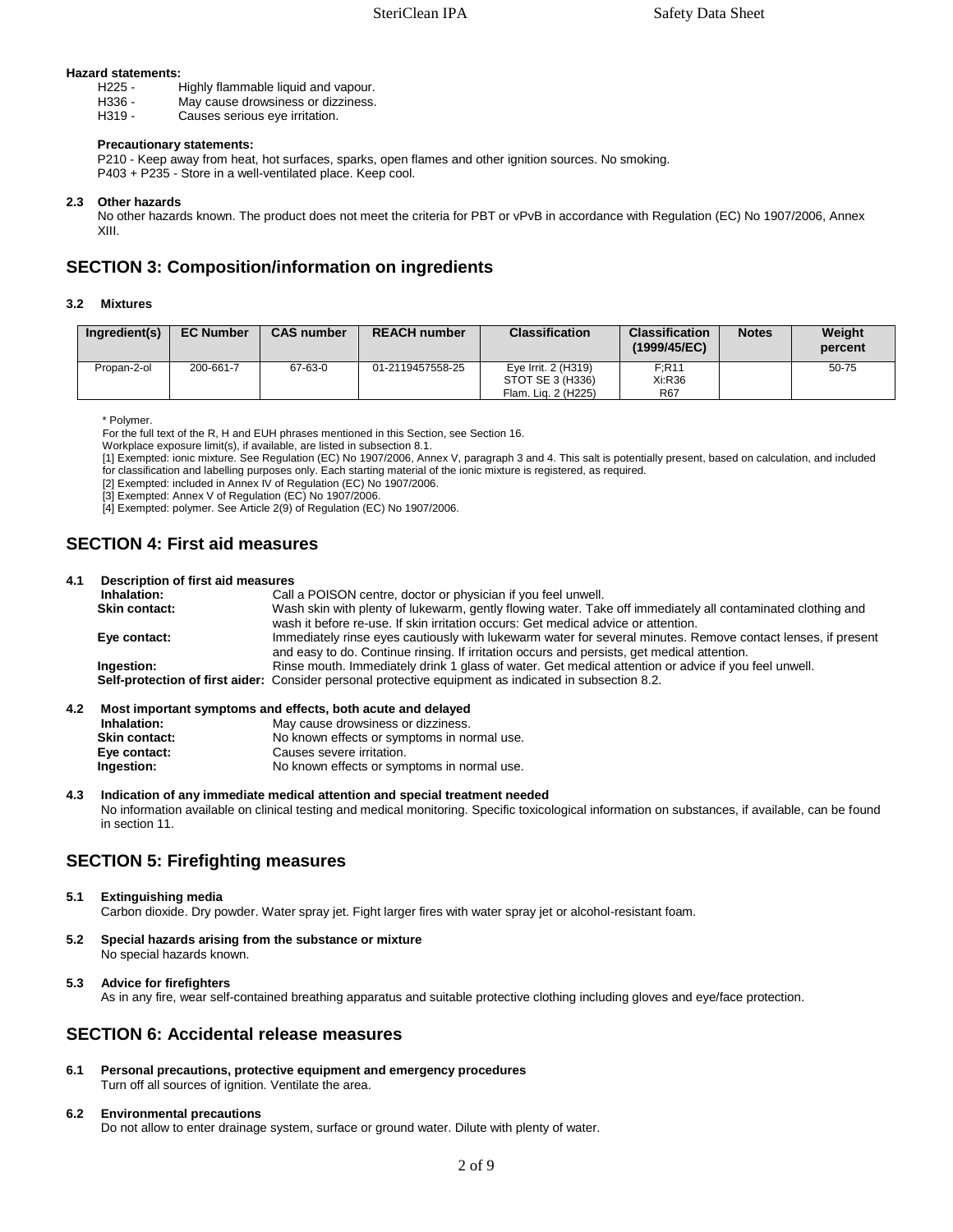### **6.3 Methods and material for containment and cleaning up**

Absorb with liquid-binding material (sand, diatomite, universal binders, sawdust).

### **6.4 Reference to other sections**

For personal protective equipment see subsection 8.2. For disposal considerations see section 13.

# **SECTION 7: Handling and storage**

## **7.1 Precautions for safe handling Measures to prevent fire and explosions:**

Keep away from flames and hot surfaces. No smoking. Keep away from heat. Take precautionary measures against static discharges.

### **Measures required to protect the environment:**

For environmental exposure controls see subsection 8.2.

### **Advices on general occupational hygiene:**

 Handle in accordance with good industrial hygiene and safety practice. Keep away from food, drink and animal feeding stuffs. Do not mix with other products unless advised by Helapet Ltd. Wash hands before breaks and at the end of workday. Wash face, hands and any exposed skin thoroughly after handling. Take off immediately all contaminated clothing. Store used personal protective equipment separately. Use personal protective equipment as required. Use only with adequate ventilation.

### **7.2 Conditions for safe storage, including any incompatibilities**

 Store in accordance with local and national regulations. Keep only in original container. Store in a closed container. For conditions to avoid see subsection 10.4. For incompatible materials see subsection 10.5.

### **7.3 Specific end use(s)**

No specific advice for end use available.

# **SECTION 8: Exposure controls/personal protection**

#### **8.1 Control parameters**

### **Workplace exposure limits**

Air limit values, if available:

| Ingredient(s) | $UK$ – Long term value(s) | $UK - Short term value(s)$        |
|---------------|---------------------------|-----------------------------------|
| propan-2-ol   | $400$ ppm<br>999 mg/m $3$ | 500 ppm<br>1250 mg/m <sup>3</sup> |

Biological limit values, if available:

Recommended monitoring procedures, if available:

Additional exposure limits under the conditions of use, if available:

#### **DNEL/DMEL and PNEC values**

#### **Human exposure**

DNEL oral exposure - Consumer (mg/kg bw)

| Ingredient(s) | Short term - Local | Short term - Systemic | Long term - Local | Long term - Systemic |
|---------------|--------------------|-----------------------|-------------------|----------------------|
|               | effects            | effects               | effects           | effects              |
| propan-2-ol   | No data available  | No data available     | No data available | 26                   |

#### DNEL dermal exposure - Worker

| Ingredient(s) | Short term - Local<br>effects | Short term - Systemic<br>effects | Long term - Local<br>effects | Long term – Systemic<br>effects |
|---------------|-------------------------------|----------------------------------|------------------------------|---------------------------------|
|               |                               |                                  |                              |                                 |
| propan-2-ol   | No data available             | No data available                | No data available            | 888                             |

#### DNEL dermal exposure - Consumer

| Ingredient(s) | <b>Short term - Local</b> | Short term - Systemic | Long term - Local | Long term - Systemic |
|---------------|---------------------------|-----------------------|-------------------|----------------------|
|               | effects                   | effects               | effects           | effects              |
| propan-2-ol   | No data available         | No data available     | No data available | 319                  |

DNEL inhalatory exposure - Worker (mg/m3)

| Ingredient(s) | Short term - Local<br>effects | Short term - Systemic<br>effects | Long term - Local<br>effects | Long term – Systemic<br>effects |
|---------------|-------------------------------|----------------------------------|------------------------------|---------------------------------|
|               |                               |                                  |                              |                                 |
| propan-2-ol   | No data available             | No data available                | No data available            | 500                             |

| DNEL inhalatory exposure - Consumer (mg/m <sub>3</sub> ) |                    |                       |                   |                      |
|----------------------------------------------------------|--------------------|-----------------------|-------------------|----------------------|
| Ingredient(s)                                            | Short term - Local | Short term - Systemic | Long term - Local | Long term – Systemic |
|                                                          | effects            | effects               | effects           | effects              |
| propan-2-ol                                              | No data available  | No data available     | No data available | 89                   |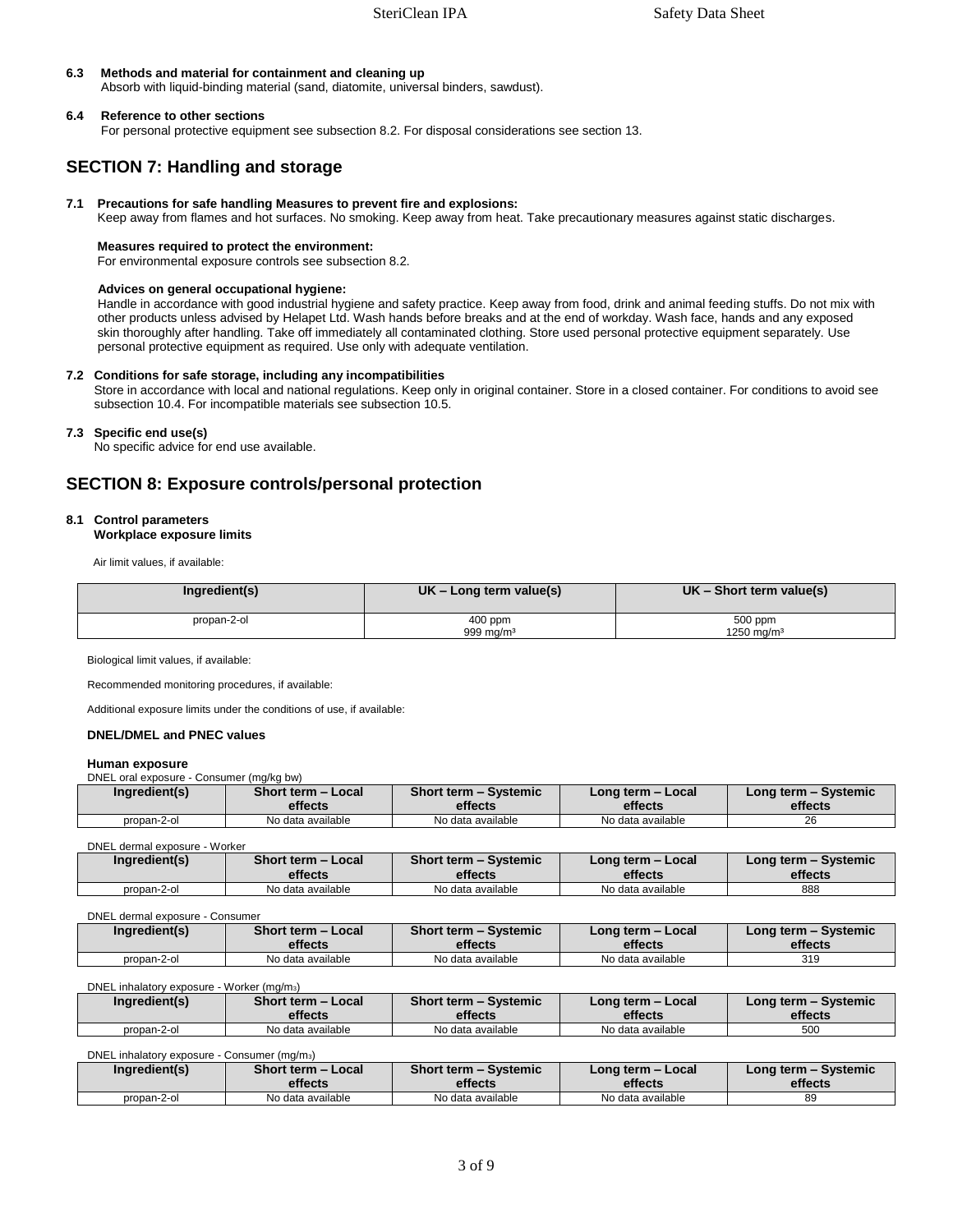#### **Environmental exposure**

| Ingredient(s) | Surface water, fresh | Surface water, marine | Intermittent (mg/l) | Sewage treatment plant |
|---------------|----------------------|-----------------------|---------------------|------------------------|
|               | (mg/l)               | (mg/l)                |                     | (mg/l)                 |
| propan-2-ol   | 140.9                | 140.9                 | 140.9               | 2251                   |
|               |                      |                       |                     |                        |

| redient(s)<br>Ina <sup>.</sup> | <b>Bod</b><br>freshwater<br>liment.<br>(ma/ka) | Sediment, marine<br>(mg/kg) | Soil (mg/kg) | (mg/m <sup>3</sup> )<br>All |
|--------------------------------|------------------------------------------------|-----------------------------|--------------|-----------------------------|
| propan-2-ol                    | 552                                            | 552                         | ററ<br>20     | No data available           |

#### **8.2 Exposure controls**

*The following information applies for the uses indicated in subsection 1.2. If available, please refer to the product information sheet for application and handling instructions. Normal use conditions are assumed for this section.* 

*Recommended safety measures for handling the undiluted product:* 

| Appropriate engineering controls:<br>Appropriate organisational controls: | Use only in well ventilated areas.<br>Avoid direct contact and/or splashes where possible. Train personnel.                                       |
|---------------------------------------------------------------------------|---------------------------------------------------------------------------------------------------------------------------------------------------|
| Personal protective equipment                                             |                                                                                                                                                   |
| Eye / face protection:                                                    | Safety glasses are not normally required. However, their use is recommended in those cases<br>where splashes may occur when handling the product. |
| Hand protection:                                                          | Rinse and dry hands after use. For prolonged contact protection for the skin may be necessary.                                                    |
| <b>Body protection:</b>                                                   | No special requirements under normal use conditions.                                                                                              |
| <b>Respiratory protection:</b>                                            | Respiratory protection is not normally required. However, inhalation of vapour, spray, gas or<br>aerosols should be avoided.                      |
|                                                                           |                                                                                                                                                   |

**Environmental exposure controls:** Should not reach sewage water or drainage ditch undiluted or non-neutralised.

## **SECTION 9: Physical and chemical properties**

#### **9.1 Information on basic physical and chemical properties**

*Information in this section refers to the product, unless it is specifically stated that substance data is listed*

#### **Method / remark**

| <b>Physical State:</b>                        | Liquid             |
|-----------------------------------------------|--------------------|
| Colour:                                       | Clear. Colourless  |
| Odour:                                        | Product specific   |
| <b>Odour threshold:</b>                       | Not applicable     |
| pH:                                           | $\approx$ 7 (neat) |
| Melting point/freezing point (°C):            | Not determined     |
| Initial boiling point and boiling range (°C): | > 70               |

 $\overline{\phantom{a}}$ ubstance data, boiling point

| Substance data, bolling point |                 |                  |                               |
|-------------------------------|-----------------|------------------|-------------------------------|
| Ingredient(s)                 | Value (°C)      | <b>Method</b>    | Atmospheric pressure<br>(hPa) |
| Propan-2-ol                   | 82              | Method not aiven | 1013                          |
|                               | Method / remark |                  |                               |

| $\approx$ 19   |
|----------------|
| Not determined |
| Not determined |
| Not determined |
| Not determined |
|                |

**Flash point (°C):** ≈ 19 closed cup

Substance data, flammability or explosive limits, if available

| Ingredient(s) | Lower Limit (% vol) | Upper Limit (% vol) |
|---------------|---------------------|---------------------|
| Propan-2-ol   |                     | .                   |

**Method / rema**

#### **Vapour pressure:** Not determined

Substance data, vapour pressure

Г

| Ingredient(s) | Value (Pa) | <b>Method</b>    | Temperature (°C) |
|---------------|------------|------------------|------------------|
| Propan-2-ol   | 4200       | Method not given | oc<br>26         |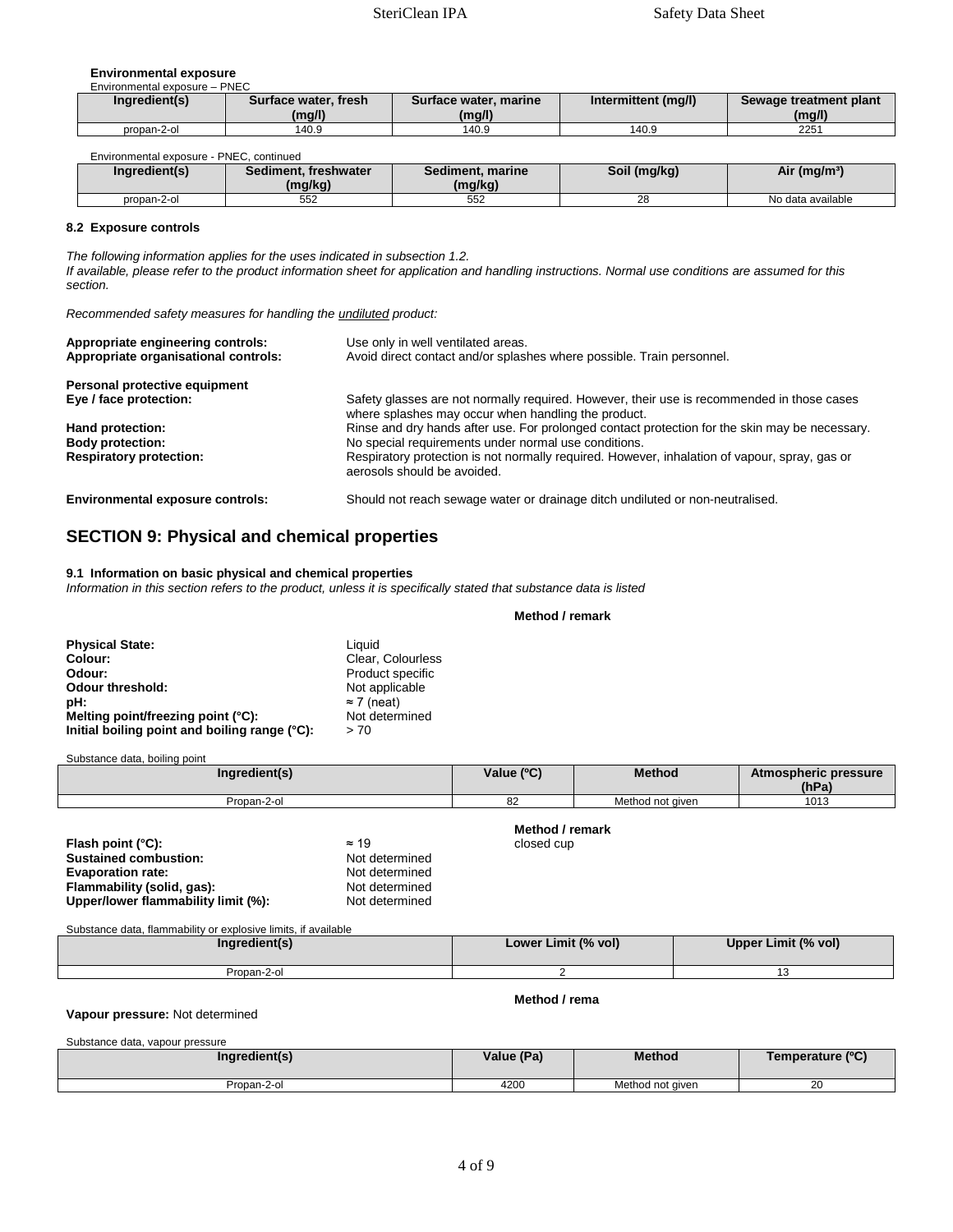0.88 g/cm<sup>3</sup> (20 °C)<br>Fully miscible

# **Vapour density:**  $\blacksquare$  Not determined<br> **Relative density:**  $\blacksquare$  0.88 g/cm<sup>3</sup> (20 ° **Solubility in / Miscibility with Water:**

# Substance data, solubility in water

| Ingredient(s) | Value (g/l) | <b>Method</b>    | Temperature (°C) |
|---------------|-------------|------------------|------------------|
| Propan-2-ol   | Soluble     | Method not given |                  |

Substance data, partition coefficient n-octanol/water (log Kow): see subsection 12.3

|                                   | Method / remark                                              |
|-----------------------------------|--------------------------------------------------------------|
| <b>Autoignition temperature:</b>  | Not determined                                               |
| <b>Decomposition temperature:</b> | Not determined                                               |
| Viscosity:                        | Not determined                                               |
| <b>Explosive properties:</b>      | Not explosive. Vapours may form explosive mixtures with air. |
| <b>Oxidising properties:</b>      | Not oxidising                                                |
| 9.2 Other information             |                                                              |

**Surface tension (N/m): Not determined Corrosion to metals: Not determined Corrosion to metals: Not determined Corrosion to metals:** 

Substance data, dissociation constant, if available:

# **SECTION 10: Stability and reactivity**

#### **10.1 Reactivity**

No reactivity hazards known under normal storage and use conditions.

#### **10.2 Chemical stability**

Stable under normal storage and use conditions.

#### **10.3 Possibility of hazardous reactions**

No hazardous reactions known under normal storage and use conditions.

#### **10.4 Conditions to avoid**

Take precautionary measures against static discharge. Keep in a cool place. Keep container in a well-ventilated place.

#### **10.5 Incompatible materials**

None known under normal use conditions.

#### **10.6 Hazardous decomposition products**

None known under normal storage and use conditions.

# **SECTION 11: Toxicological information**

#### **11.1 Information on toxicological effects**

No data is available on the mixture

Substance data, where relevant and available, are listed below.

#### **Acute toxicity**

| Acute oral toxicity |                 |               |         |                  |                             |  |  |
|---------------------|-----------------|---------------|---------|------------------|-----------------------------|--|--|
| Ingredient(s)       | <b>Endpoint</b> | Value (mg/kg) | Species | <b>Method</b>    | <b>Exposure</b><br>time (h) |  |  |
| propan-2-ol         | LD 50           | 3570          | Rat     | Method not given |                             |  |  |

#### Acute dermal toxicity

| Ingredient(s) | Endpoint | Value (mg/kg) | Species | <b>Method</b>    | Exposure<br>time (h) |
|---------------|----------|---------------|---------|------------------|----------------------|
| propan-2-ol   | LD 50    | >2000         | Rabbit  | Method not given |                      |

Acute inhalative toxicity

| Ingredient(s) | Endpoint | Value (mg/l) | <b>Species</b> | <b>Method</b>     | Exposure<br>time (h) |
|---------------|----------|--------------|----------------|-------------------|----------------------|
| propan-2-ol   | LC 50    | >25 (Vapour) | Rat            | OECD 403 (EU B.2) |                      |

**Method / remark**

**Method / remark**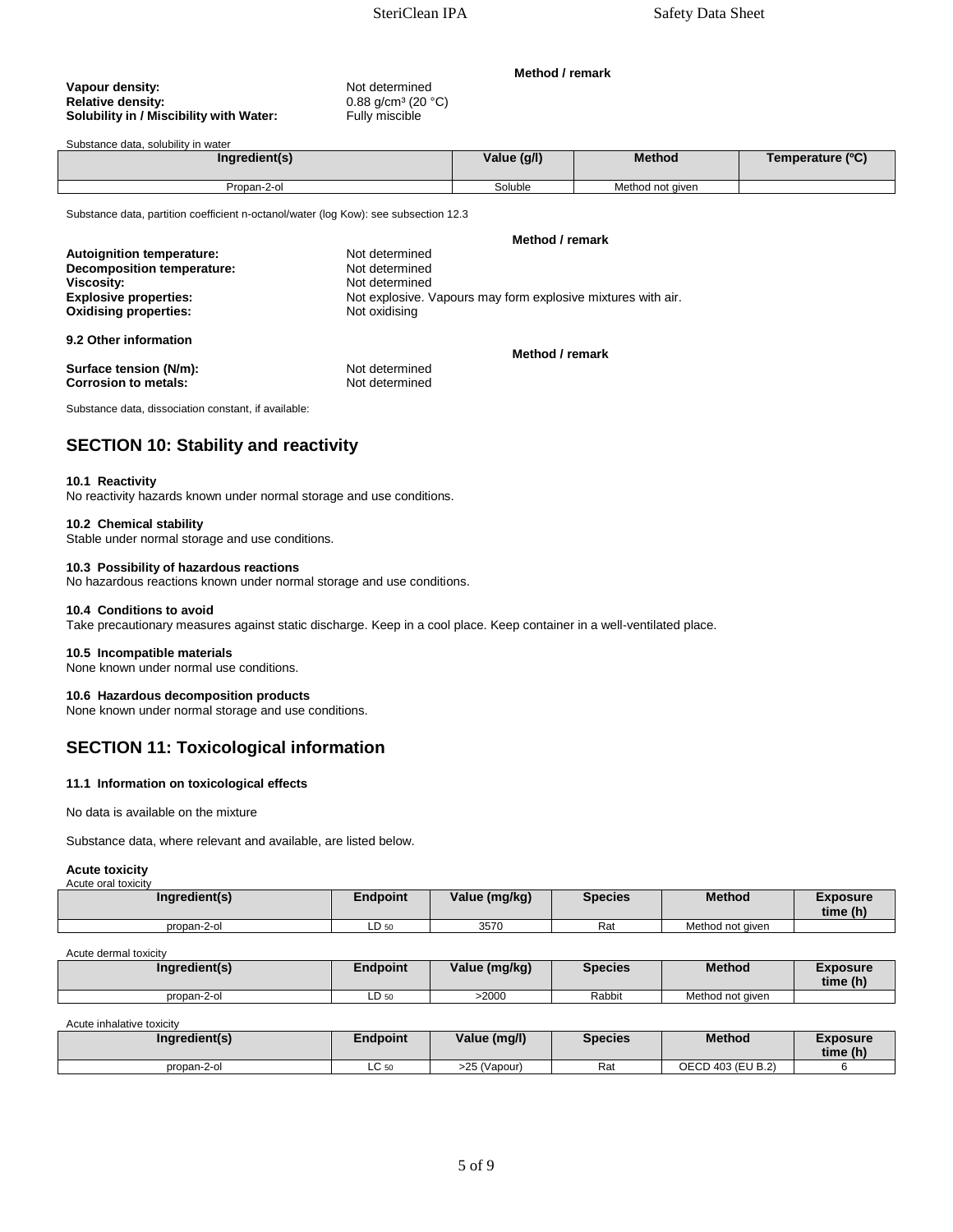## **Irritation and corrosivity**

| Skin irritation and corrosivity |  |
|---------------------------------|--|

| Ingredient(s) | Result       | <b>Species</b> | <b>Method</b>     | <b>Exposure time</b> |
|---------------|--------------|----------------|-------------------|----------------------|
| propan-2-ol   | Not irritant | Rabbit         | OECD 404 (EU B.4) |                      |

#### Eye irritation and corrosivity

| Ingredient(s) | Result   | <b>Species</b> | <b>Method</b>     | <b>Exposure time</b> |
|---------------|----------|----------------|-------------------|----------------------|
| propan-2-ol   | Irritant | Rabbit         | OECD 405 (EU B.5) |                      |

Respiratory tract irritation and corrosivity

| Ingredient(s) | Result            | <b>Species</b> | <b>Method</b> | <b>Exposure time</b> |
|---------------|-------------------|----------------|---------------|----------------------|
| propan-2-ol   | No data available |                |               |                      |

#### **Sensitisation**  Sensitisation by skin contact

ℾ

| Ingredient(s) | Result          | <b>Species</b> | <b>Method</b>                              | <b>Exposure time</b> |
|---------------|-----------------|----------------|--------------------------------------------|----------------------|
| propan-2-ol   | Not sensitising | Guinea Pig     | OECD 406 (EU B.6) /<br><b>Buehler</b> test |                      |

Sensitisation by inhalation

| Ingredient(s) | Result            | <b>Species</b> | <b>Method</b> | <b>Exposure time</b> |
|---------------|-------------------|----------------|---------------|----------------------|
| propan-2-ol   | No data available |                |               |                      |

#### **CMR effects (carcinogenicity, mutagenicity and toxicity for reproduction)**

| Mutagenicity  |                               |               |                         |               |
|---------------|-------------------------------|---------------|-------------------------|---------------|
| Ingredient(s) | <b>Result (in-vitro)</b>      | <b>Method</b> | <b>Result (in-vivo)</b> | <b>Method</b> |
|               |                               | (in-vitro)    |                         | (in-vivo)     |
| propan-2-ol   | No evidence for mutagenicity, | OECD 471      | No data available       |               |
|               | negative test results         | (EU B.12/13)  |                         |               |

**Carcinogenicity** 

| Ingredient(s) | <b>Effect</b>     |
|---------------|-------------------|
| propan-2-ol   | No data available |

Toxicity for reproduction

| Ingredient(s) | <b>Endpoint</b> | <b>Specific Effect</b> | Value (mg/kg<br>bw/d) | <b>Species</b> | <b>Method</b> | <b>Exposure time</b> | <b>Remarks and other</b><br>effects reported |
|---------------|-----------------|------------------------|-----------------------|----------------|---------------|----------------------|----------------------------------------------|
| Propan-2-ol   |                 |                        | No data available     |                |               |                      |                                              |

#### **Repeated dose toxicity**

| Sub-acute or sub-chronic oral toxicity |          |                   |                |        |                      |                                      |
|----------------------------------------|----------|-------------------|----------------|--------|----------------------|--------------------------------------|
| Ingredient(s)                          | Endpoint | Value (mg/kg      | <b>Species</b> | Method | <b>Exposure time</b> | Specific effects and organs affected |
|                                        |          | bw/d)             |                |        | (days)               |                                      |
| Propan-2-ol                            |          | No data available |                |        |                      |                                      |

Sub-chronic dermal toxicity

| Ingredient(s) | Endpoint | Value (mg/kg<br>bw/d) | <b>Species</b> | <b>Method</b> | <b>Exposure time</b><br>(davs) | Specific effects and organs affected |
|---------------|----------|-----------------------|----------------|---------------|--------------------------------|--------------------------------------|
| Propan-2-ol   |          | No data available     |                |               |                                |                                      |

Sub-chronic inhalation toxicity

| Ingredient(s) | Endpoint | Value (mg/kg<br>bw/d) | Species | <b>Method</b> | <b>Exposure time</b><br>(days) | Specific effects and organs affected |
|---------------|----------|-----------------------|---------|---------------|--------------------------------|--------------------------------------|
| Propan-2-ol   |          | No data available     |         |               |                                |                                      |

### Chronic toxicity

| Ingredient(s) | <b>Exposure</b><br>route | <b>Endpoint</b> | Value (mg/kg<br>bw/d) | <b>Species</b> | <b>Method</b> | <b>Exposure</b><br>time | Specific effects and<br>organs affected | Remark |
|---------------|--------------------------|-----------------|-----------------------|----------------|---------------|-------------------------|-----------------------------------------|--------|
| Propan-2-ol   |                          |                 | No data               |                |               |                         |                                         |        |
|               |                          |                 | available             |                |               |                         |                                         |        |

#### STOT-single exposure

| Ingredient(s)          | <b>Affected Organ(s)</b> |
|------------------------|--------------------------|
| propan-2-ol            | No data available        |
| STOT-repeated exposure |                          |
| Ingredient(s)          | <b>Affected Organ(s)</b> |
| propan-2-ol            | No data available        |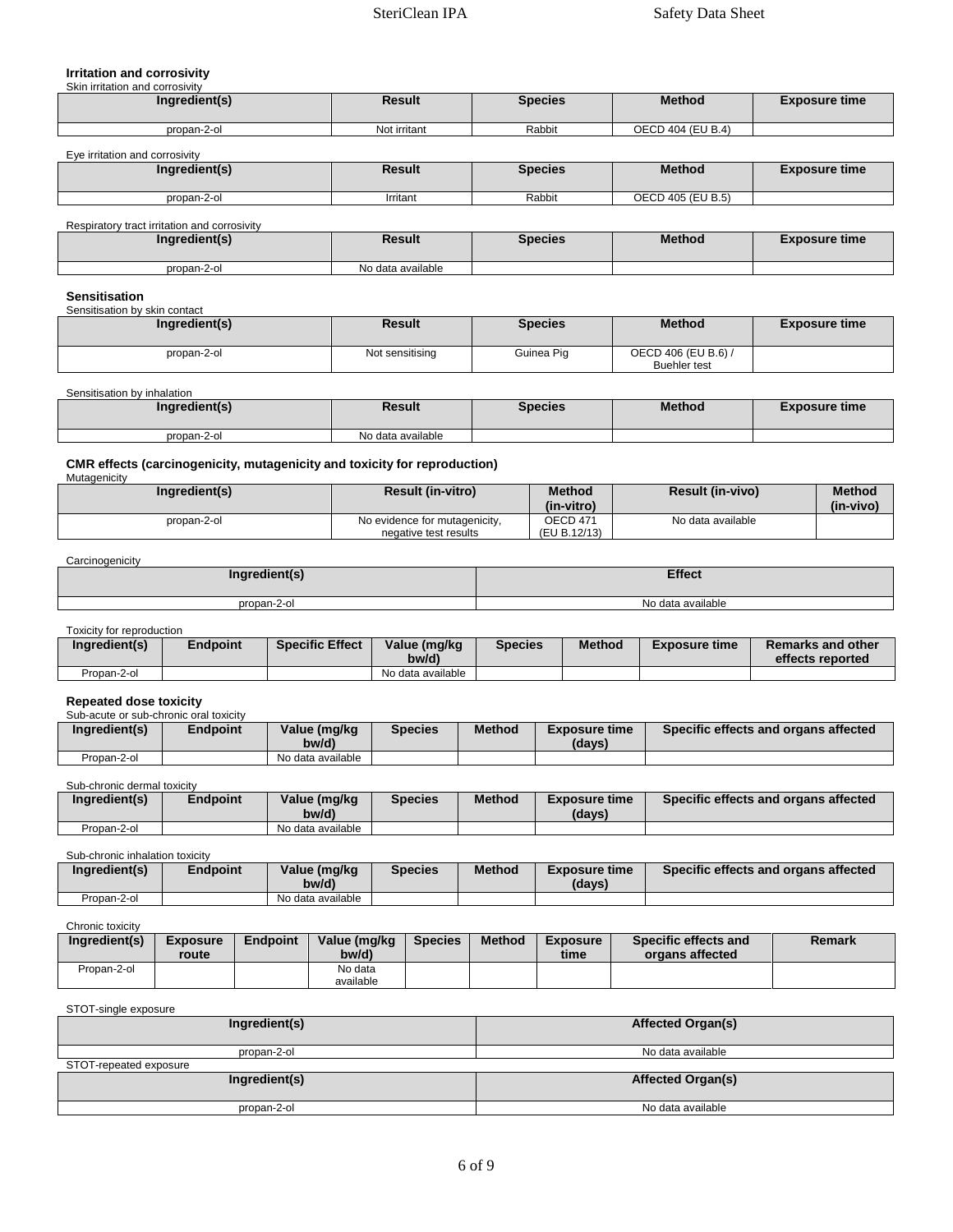#### **Aspiration hazard**

Substances with an aspiration hazard (H304), if any, are listed in section 3. If relevant, see section 9 for dynamic viscosity and relative density of the product.

### **Potential adverse health effects and symptoms**

Effects and symptoms related to the product, if any, are listed in subsection 4.2.

# **SECTION 12: Ecological information**

#### **12.1 Toxicity**

No data is available on the mixture. Substance data, where relevant and available, are listed below.

#### **Aquatic short-term toxicity**

Aquatic short-term toxicity – fish

| Ingredient(s) | Endpoint | Value (mg/l) | <b>Species</b>         | <b>Method</b>    | <b>Exposure</b><br>time (h) |
|---------------|----------|--------------|------------------------|------------------|-----------------------------|
| propan-2-ol   | LC 50    | >100         | Pimephales<br>promelas | Method not given | 48                          |

#### Aquatic short-term toxicity - crustacea

| Ingredient(s) | Endpoint | Value (mg/l) | <b>Species</b>                 | <b>Method</b>    | Exposure<br>time (h) |
|---------------|----------|--------------|--------------------------------|------------------|----------------------|
| propan-2-ol   | EC 50    | >100         | Daphnia magna<br><b>Straus</b> | Method not given | 48                   |

Aquatic short-term toxicity - algae

| Ingredient(s) | Endpoint | Value (mg/l) | <b>Species</b>             | <b>Method</b>    | Exposure<br>time (h)            |
|---------------|----------|--------------|----------------------------|------------------|---------------------------------|
| propan-2-ol   | EC 50    | >100         | Scenedesmus<br>quadricauda | Method not given | $\overline{\phantom{a}}$<br>ے ، |

#### Aquatic short-term toxicity - marine species

| Ingredient(s) | Endpoint | Value (mg/l)      | <b>Species</b> | <b>Method</b> | Exposure<br>time (davs) |
|---------------|----------|-------------------|----------------|---------------|-------------------------|
| propan-2-ol   |          | No data available |                |               |                         |

Impact on sewage plants - toxicity to bacteria

| Ingredient(s) | <b>Endpoint</b> | Value (mg/l) | Inoculum         | <b>Method</b>    | Exposure<br>time (hrs) |
|---------------|-----------------|--------------|------------------|------------------|------------------------|
| propan-2-ol   | EC 50           | .1000        | Activated sludge | Method not given |                        |

#### **Aquatic long-term toxicity**

| Aquatic long-term toxicity - fish |          |                   |                |               |                         |                            |
|-----------------------------------|----------|-------------------|----------------|---------------|-------------------------|----------------------------|
| Ingredient(s)                     | Endpoint | Value (mg/l)      | <b>Species</b> | <b>Method</b> | <b>Exposure</b><br>time | <b>Effects</b><br>observed |
| propan-2-ol                       |          | No data available |                |               |                         |                            |

Aquatic long-term toxicity – crustacea

| Ingredient(s) | Endpoint | Value (mg/l)      | <b>Species</b> | <b>Method</b> | <b>Exposure</b><br>time | <b>Effects</b><br>observed |
|---------------|----------|-------------------|----------------|---------------|-------------------------|----------------------------|
| propan-2-ol   |          | No data available |                |               |                         |                            |

Aquatic toxicity to other aquatic benthic organisms, including sediment-dwelling organisms, if available:

| Ingredient(s) | Endpoint | Value (mg/l)      | <b>Species</b> | <b>Method</b> | Exposure<br>time (davs) | <b>Effects</b><br>observed |
|---------------|----------|-------------------|----------------|---------------|-------------------------|----------------------------|
| propan-2-ol   |          | No data available |                |               |                         |                            |

#### **Terrestrial toxicity**

Terrestrial toxicity - soil invertebrates, including earthworms, if available:

Terrestrial toxicity - plants, if available:

Terrestrial toxicity - birds, if available:

Terrestrial toxicity - beneficial insects, if available:

Terrestrial toxicity - soil bacteria, if available:

#### **12.2 Persistence and degradability Abiotic degradation**

Abiotic degradation – photo-degradation in air, if available:

Abiotic degradation - hydrolysis, if available:

Abiotic degradation - other processes, if available: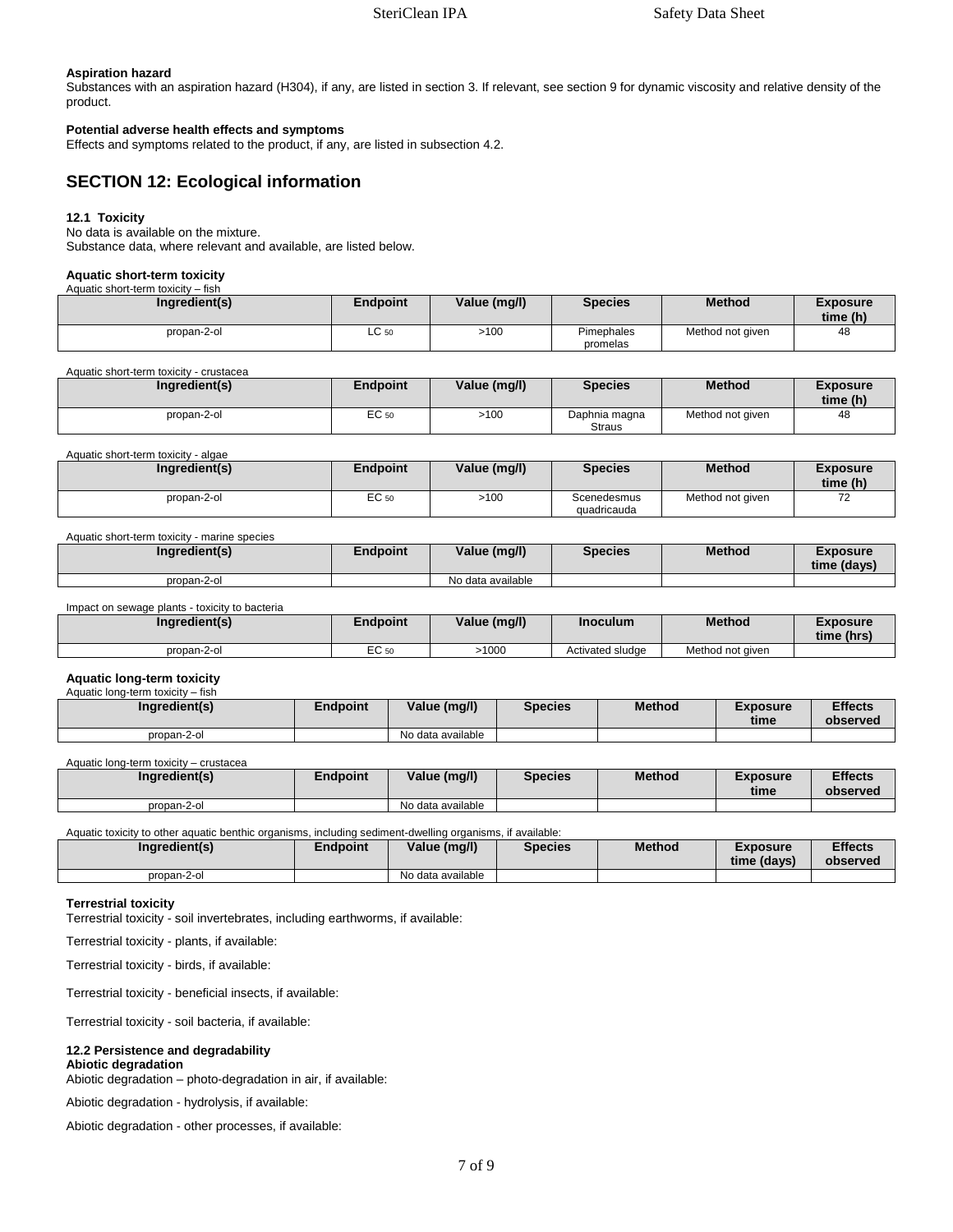### **Biodegradation**

Ready biodegradability - aerobic conditions

| Ingredient(s) | <b>Inoculum</b> | Analvtical<br>method | DT 50            | <b>Method</b> | Evaluation            |
|---------------|-----------------|----------------------|------------------|---------------|-----------------------|
| propan-2-ol   |                 |                      | 95% in 21 Day(s) | OECD 301E     | Readily biodegradable |

Ready biodegradability - anaerobic and marine conditions, if available:

Degradation in relevant environmental compartments, if available:

#### **12.3 Bioaccumulative potential**

Partition coefficient n-octanol/water (log Kow) **Ingredient(s) Value Method Evaluation Remark** propan-2-ol 0.05 OECD 107 No bioaccumulation expected

#### Bioconcentration factor (BCF)

| Ingredient(s) | Value             | <b>Species</b> | <b>Method</b> | <b>Evaluation</b> | Remark |
|---------------|-------------------|----------------|---------------|-------------------|--------|
| propan-2-ol   | No data available |                |               |                   |        |

#### **12.4 Mobility in soil**

Adsorption/Desorption to soil or sediment

| Ingredient(s) | <b>Adsorption</b><br>coefficient<br>Log Koc | <b>Desorption</b><br>coefficient Log<br>Koc (des) | <b>Method</b> | Soil / sediment<br>type | <b>Evaluation</b>               |
|---------------|---------------------------------------------|---------------------------------------------------|---------------|-------------------------|---------------------------------|
| propan-2-ol   | No data                                     |                                                   |               |                         | Potential for mobility in soil, |
|               | available                                   |                                                   |               |                         | soluble in water                |

### **12.5 Results of PBT and vPvB assessment**

Substances that fulfill the criteria for PBT/vPvB, if any, are listed in section 3.

#### **12.6 Other adverse effects**

No other adverse effects known.

# **SECTION 13: Disposal considerations**

**13.1 Waste treatment methods**

**Waste from residues / unused products:** The concentrated contents or contaminated packaging should be disposed of by a certified

**Empty packaging** 

handler or according to the site permit. Release of waste to sewers is discouraged. The cleaned packaging material is suitable for energy recovery or recycling in line with local legislation. **European Waste Catalogue:** 16 03 05\* - organic wastes containing dangerous substances.

**Recommendation: Dispose of observing national or local regulations.**<br> **Suitable cleaning agents: Dispose of observing national or local regulations.** Water, if necessary with cleaning agent.

# **SECTION 14: Transport information**



#### **ADR, RID, ADN, IMO/IMDG, ICAO/IATA 14.1 UN number:** 1219

**14.2 UN proper shipping name:**  Isopropanol (isopropyl alcohol) solution

**14.3 Transport hazard class(es): Class:** 3 **Label(s):** 3

**14.4 Packing group:** II

**14.5 Environmental hazards: Environmentally hazardous:** No **Marine pollutant:** No